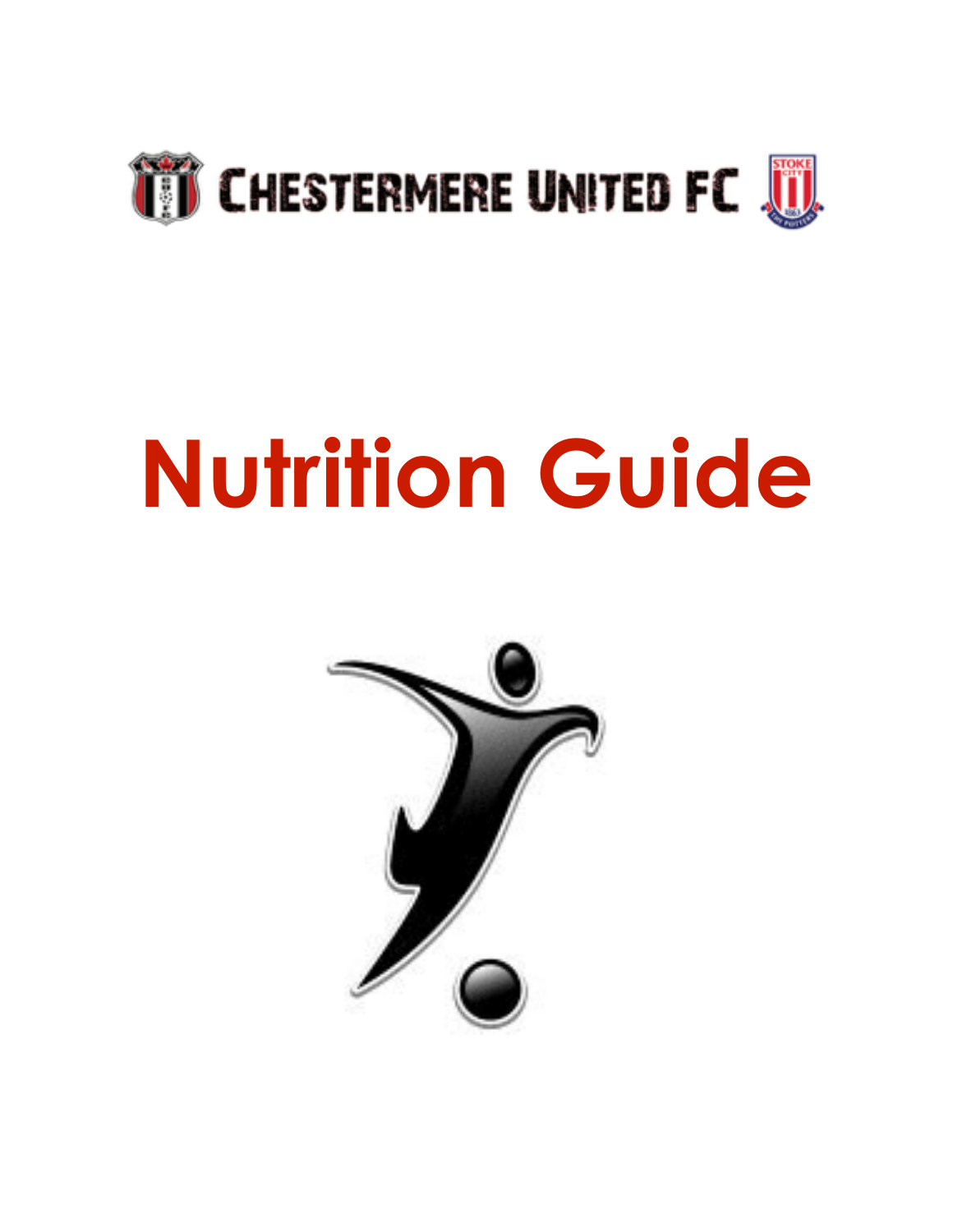## **Table of contents**

| Introduction                                        | 3              |
|-----------------------------------------------------|----------------|
| Why is the food we eat important                    | $\overline{4}$ |
| Demands of playing Soccer                           | $\overline{4}$ |
| Glycaemic Index (G.I.)                              | 5              |
| <b>Breakfast for Champions!</b>                     | 6              |
| Lunch (small portions)                              | 6              |
| Dinner - High G.I. Meal                             | 6              |
| Food is Fuel !!!                                    | 7              |
| Food & soccer performance.                          | 7              |
| Fluid levels (only water)                           | 8              |
| Urine Chart - Target range at least twice per day!! | 8              |
| <b>Pre Match Meals</b>                              | 9              |
| Snacks                                              | 9              |
| Post Match Meal                                     | 9              |
| In the changing room or when traveling home.        | 9              |
| <b>Preparing for Competition</b>                    | 10             |
| Fluid & food Intake during competition              | 10             |
| Coping with competition                             | 10             |
| Sickness                                            | 10             |
| Summary                                             | 11             |
| Eating Out                                          | $\vert \vert$  |
| Foods to Avoid                                      | 11             |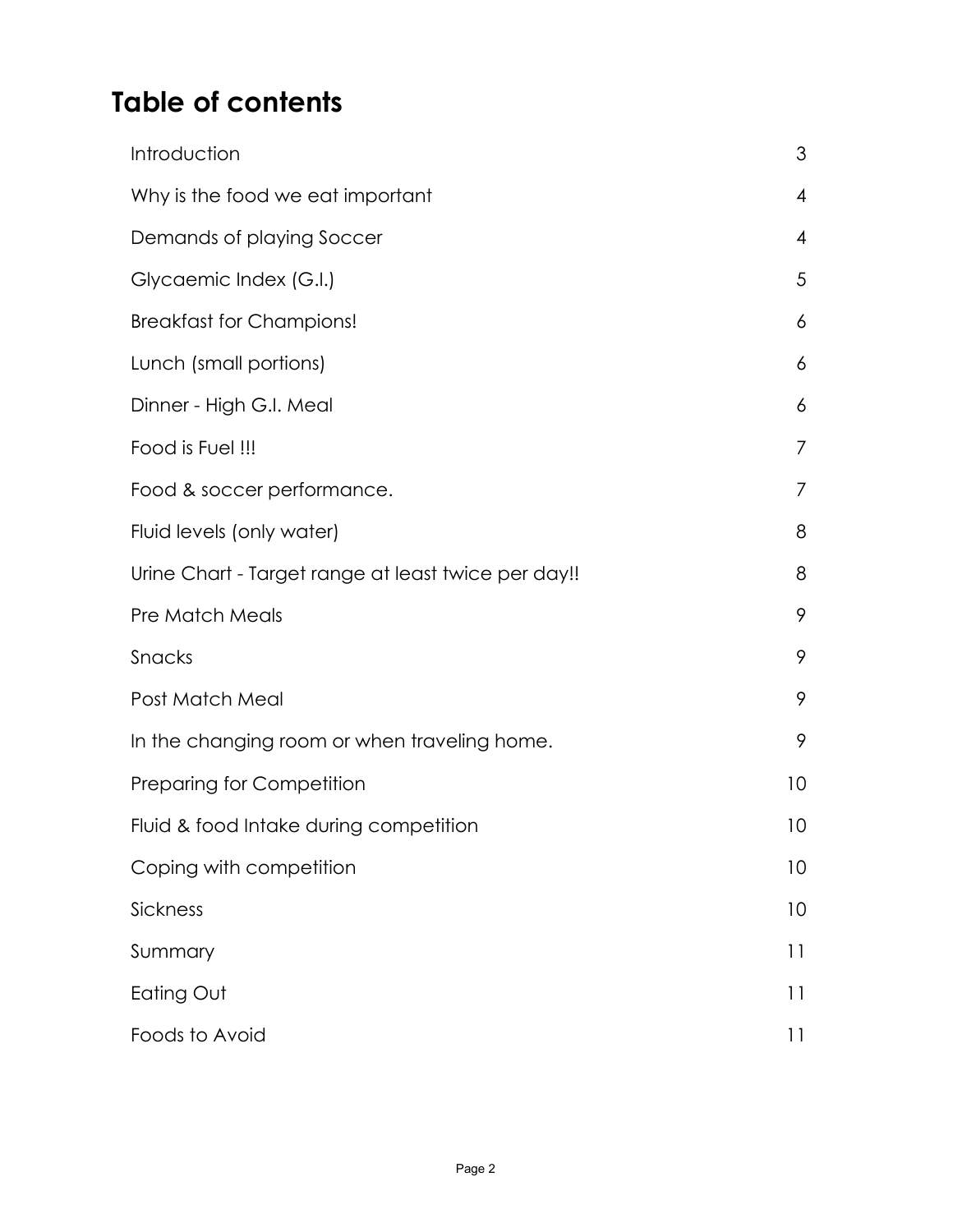## **Introduction**

Playing soccer requires energy and a healthy body. Good nutrition will help players to maintain their performance and enable them to recover between practice sessions and games. Youth players burn more energy than adults.

Good eating and drinking habits should be part of the players general lifestyle, and should be tailored to meet the energy demands of the individual players. If a player consumes more energy producing food than is required, the body will store this as fat and therefore weight will increase.

Obtaining the right form of energy is the most important consideration for playing soccer. The two main fuel types used by exercising muscles are carbohydrates and fats.

During bursts of intensive activity, carbohydrate is the essential source of energy It is the only source of fuel that can be converted into energy quickly enough to meet the demands of soccer. During less intensive parts of the game, both carbohydrates and fats will be used as fuel for the body.

While the body's stores of fat are vast, its stores of carbohydrate are limited and it is essential that carbohydrates provide a major part of a soccer players diet. Carbohydrate is stored in the liver and muscles as a substance known as Glycogen. The Glycogen stored in the muscles become depleted during exercise , and this eventually results in fatigue. Fatigue is a major factor in loss of performance.

It is important that Glycogen stores are maintained through consuming plenty of carbohydrates. These come in two forms, Starches (Complex Carbs, slow burning) and sugars (simple Carbs, fast burning). Both Complex & Simple carbohydrates are effective in improving performance & therefore should take up 50- 60% of a soccer players total energy intake.

Please take some time to read through this booklet and explain to your players as necessary. The information contained has been scientifically proven to assist and improve the performance of athletes worldwide.

We believe that if all our players modify their dietary intakes, we can improve their training and game performances and will therefore result in them becoming better soccer players.

#### **Dave Clarke**

*Director of Coaching Chestermere United FC*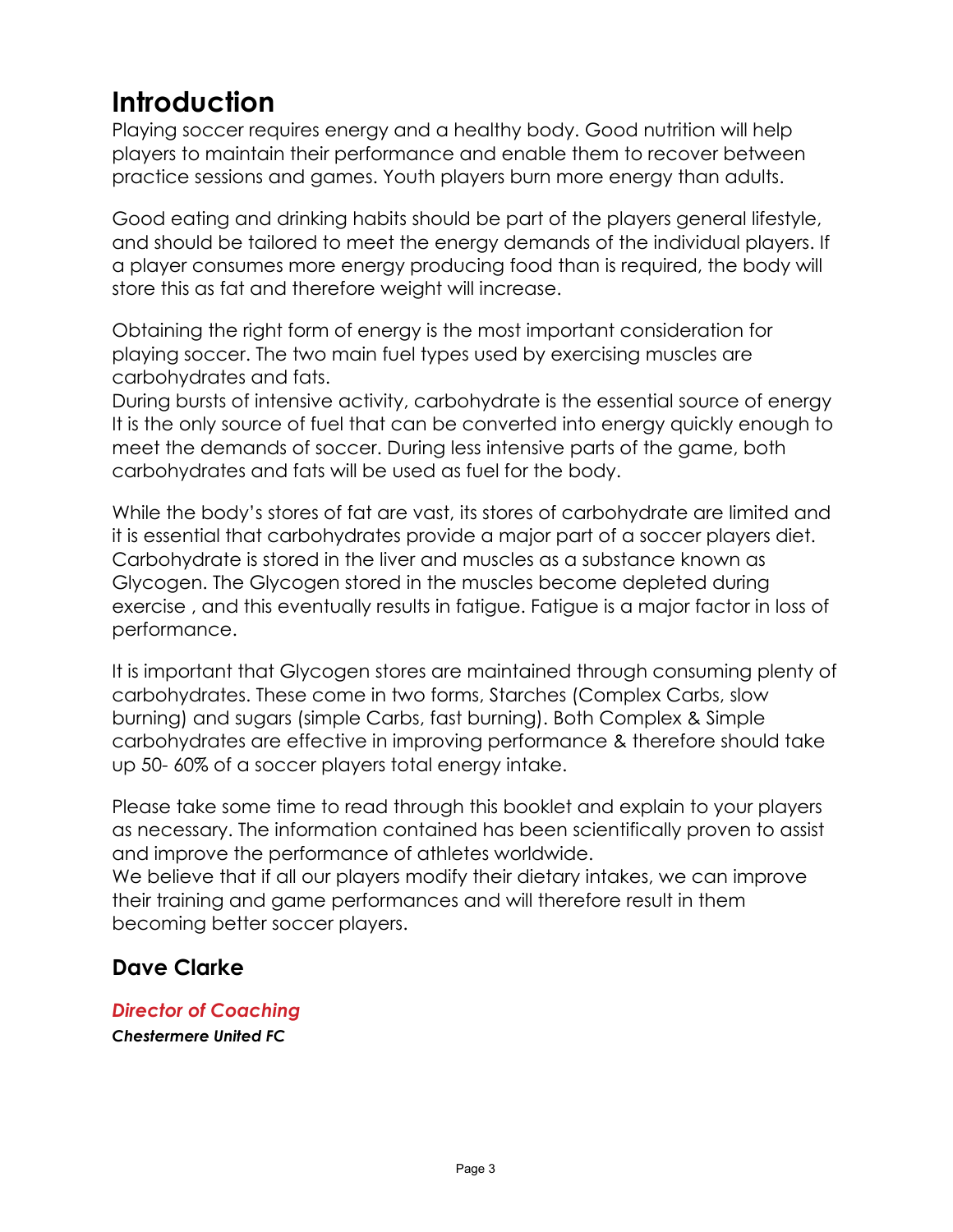## **Why is the food we eat important**

- Energy stores
- **Concentration**
- Fluid level
- Reduces the chances of getting injured and encourages growth and body repair

## **Demands of playing Soccer**

## **Which systems meet the demands?**

- Soccer may be considered an endurance sport, the typical distance covered by a top-class outfield player during a match is 10 – 13km . The **aerobic** system is the main source of energy during match play.
- Players perform many fast actions such as sprinting, shooting and tackling with sometimes only brief periods of recovery, therefore the **anaerobic** system is the source of energy.

### **What happens to Food we eat when we play soccer ?**

During exercise the body breaks down the stored food to make energy, so that we can run, jump and tackle opponents.

#### **Food fuels used in soccer are:**

#### *Carbohydrates*

Used for fast actions e.g. tackles, sprints and shots at goal.

#### *Protein*

Used for growth of muscles and bones, especially important in young players.

#### *Fats*

Used for jogging and walking within the game.

#### **Soccer Players Additional Property**





?

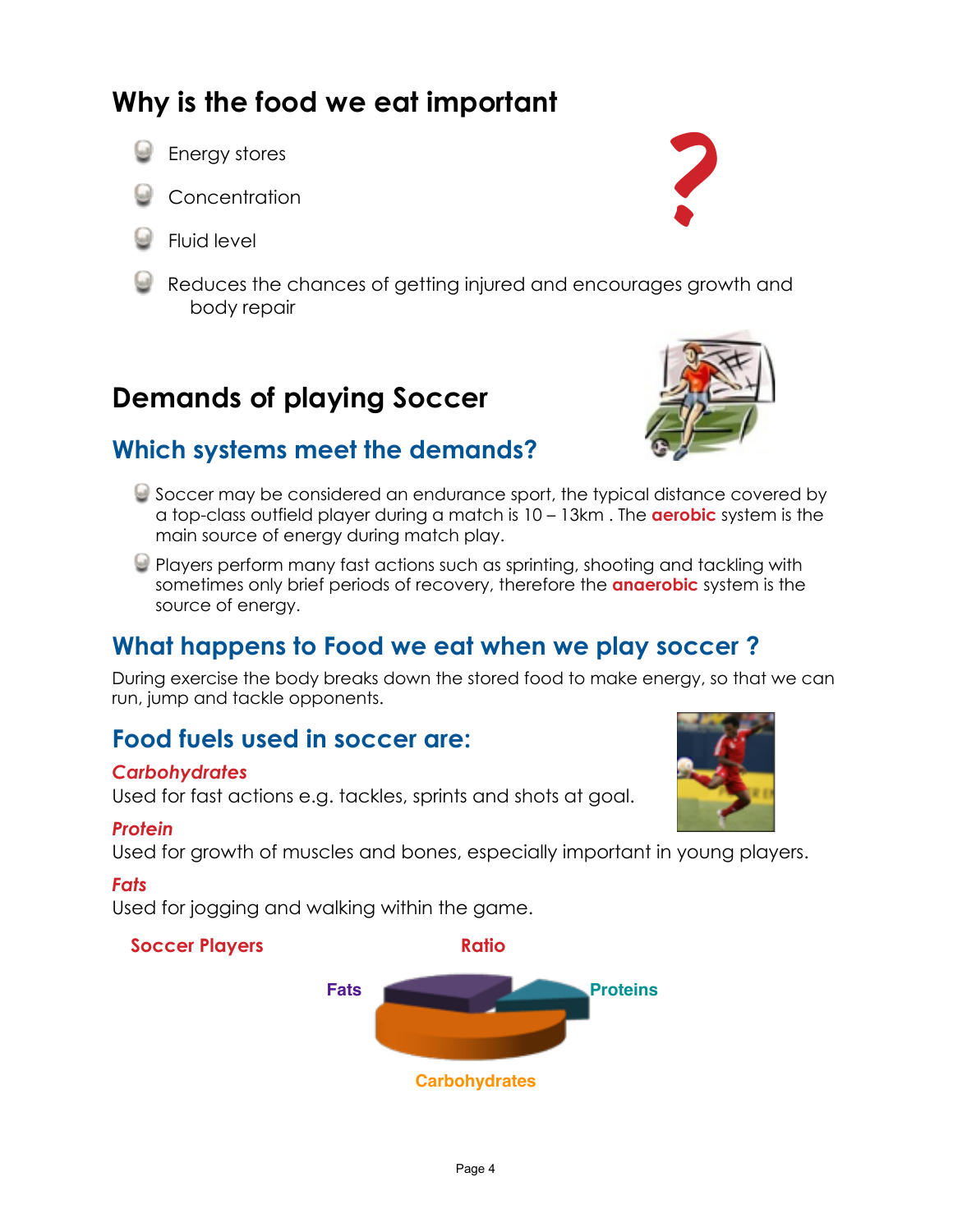## **Glycaemic Index (G.I.)**

- *Carbohydrate* can also be described using the glycaemic index (GI) This tells us how quickly the carbohydrate gets into the body and is available to use for energy.
- *High GI* carbohydrate is available for energy very quickly.
- *Low GI* takes longer to be available for energy but leaves you feeling fuller.

## **High G.I. (70+)**



## **Medium G.I. (56-69)**



## **Low G.I. (0-55)**



| <b>Food Type</b>       | G.I. |
|------------------------|------|
| <b>Baked Potato</b>    | 93   |
| <b>Cornflakes</b>      | 84   |
| <b>Pretzels</b>        | 83   |
| <b>Rice cakes</b>      | 82   |
| <b>Jelly beans</b>     | 80   |
| <b>Bagels</b>          | 72   |
| <b>Shredded Wheat</b>  | 67   |
| <b>Baby Potatoes</b>   | 62   |
| <b>Ice Cream</b>       | 61   |
| <b>Honey</b>           | 58   |
| <b>Brown Rice</b>      | 55   |
| Banana                 | 55   |
| <b>Packet of Chips</b> | 55   |
| Porridge               | 49   |
| <b>Baked Beans</b>     | 48   |
| <b>Grapes</b>          | 46   |
| <b>Spaghetti</b>       | 43   |
| <b>Apples</b>          | 38   |
| <b>Skimmed Milk</b>    | 32   |
| Peanuts                | 14   |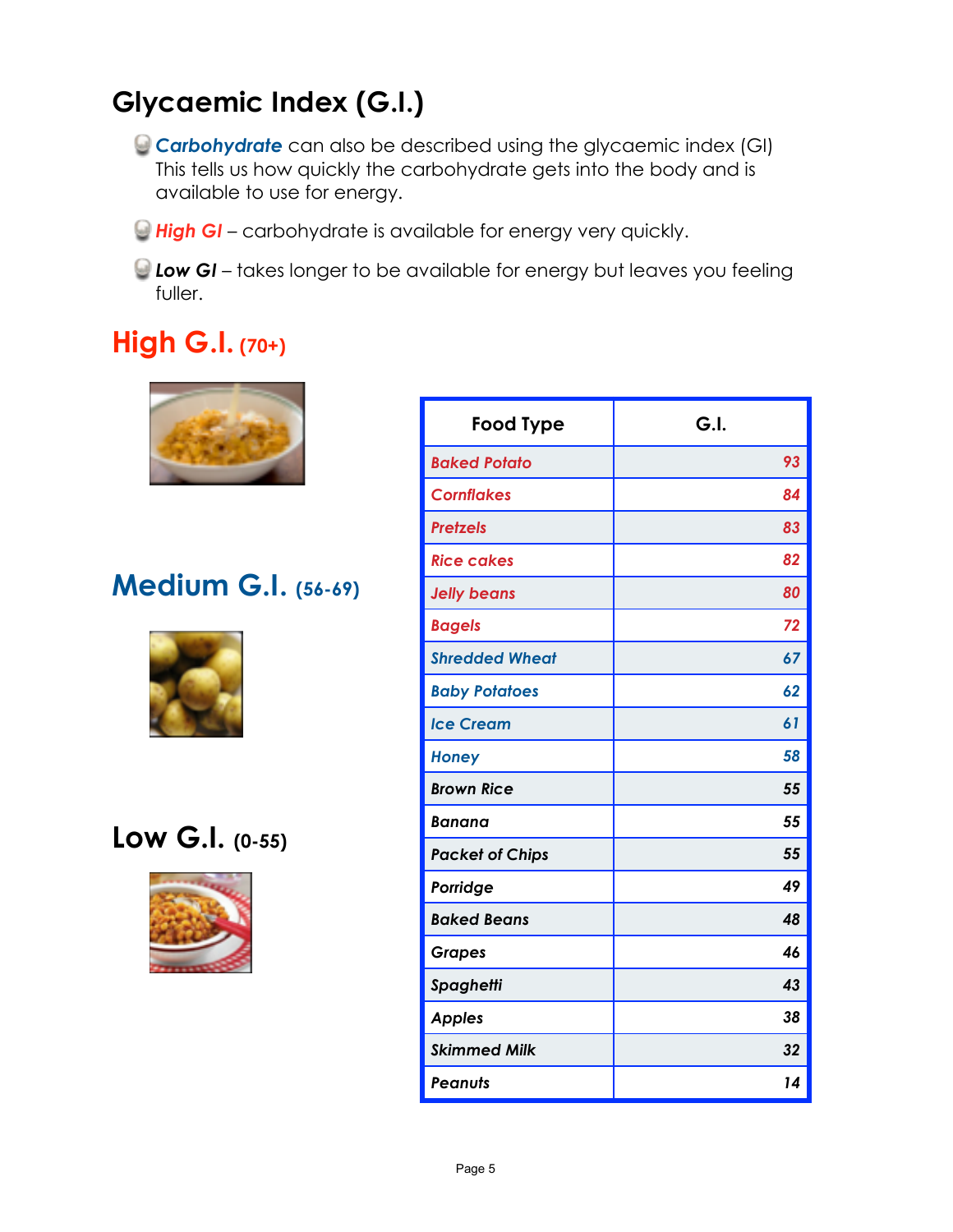## **Breakfast for Champions!**

- ☑ Poached or Scrambled egg (2-3 whites:1Yolk), Lean Ham, Grilled tomato and grilled or boiled Mushrooms and Baked beans.
- ☑ Cereal with skimmed milk OR porridge.
- ☑ Fresh fruit salad and Yoghurt .
- ☑ Glass of fruit juice
- ☑ Toast and preserves

#### **Lunch (small portions)**

- ☑ Fruit Smoothie
- ल Grilled chicken breast & baked beans.
- $\blacksquare$ Baked Salmon with whole grain pasta
- $\blacksquare$ Plenty of fluid
- ☑ Sliced fruit with yogurt.





#### **Dinner - High G.I. Meal**

- ☑ Chicken breast strips with pasta and rice with tomato based sauce
- ल Spaghetti Bolognese (low fat mince or chicken mince
- М All with vegetables or side salad and fluid
- ☑ Fruit Salad for Desert

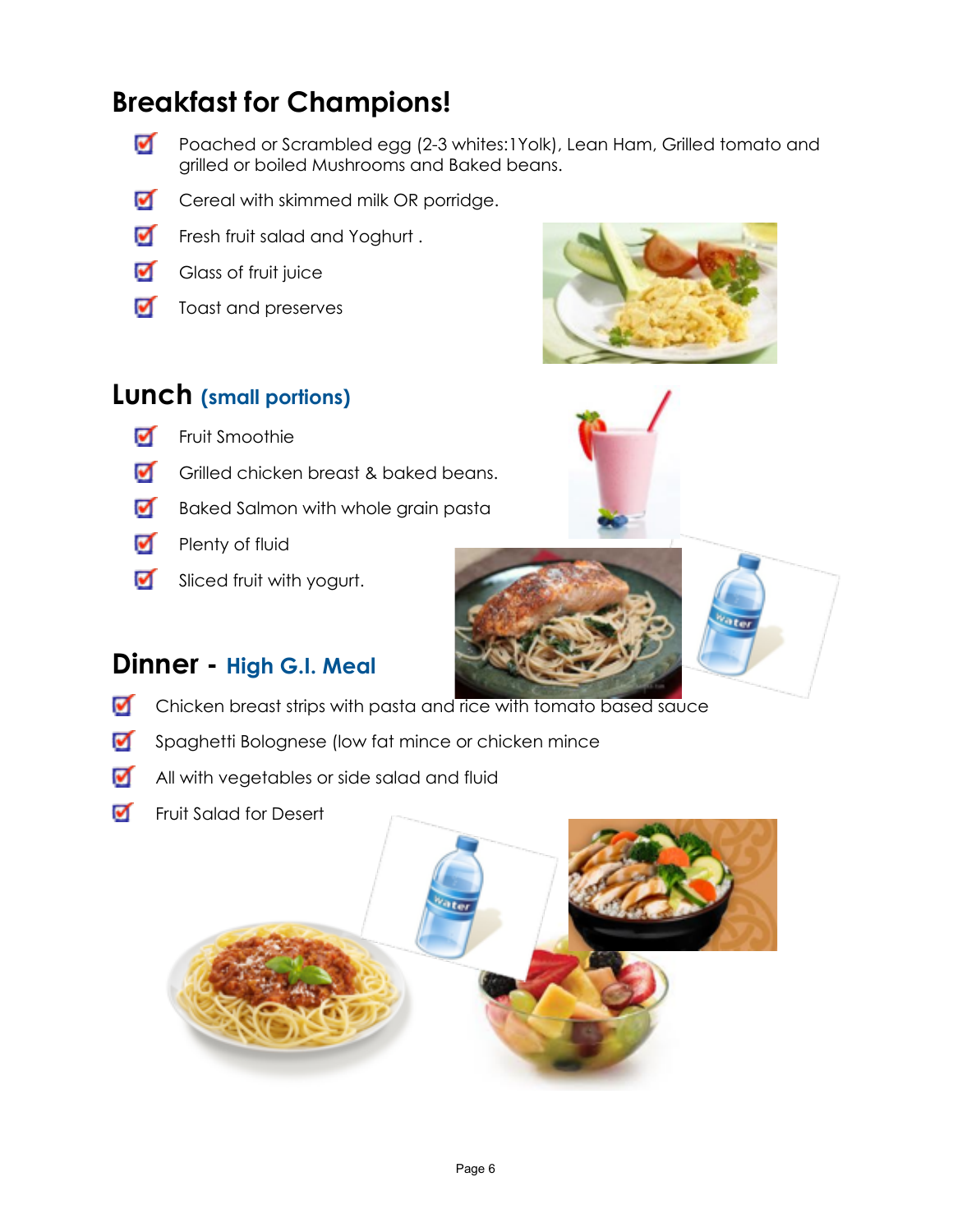## **Food is Fuel !!!**



*Small food fuel stores* = can't last as long, you feel tired, can't run as fast



**Large food fuel stores** = lots of energy for performance, high concentration levels



## **Food & soccer performance.**

- Θ During a game/training children and adolescents use more energy than adult players
- ω At the end of a game/training session fuel stores (carbohydrates, fats, proteins) have become low



#### **To improve performance it is important that:**

- *Before a game*  energy stores are as high possible.
- *During a game* energy stores are topped up with isotonic sports drinks or water.
- ⊌ *After a game* – energy stores are replenished as quickly as possible.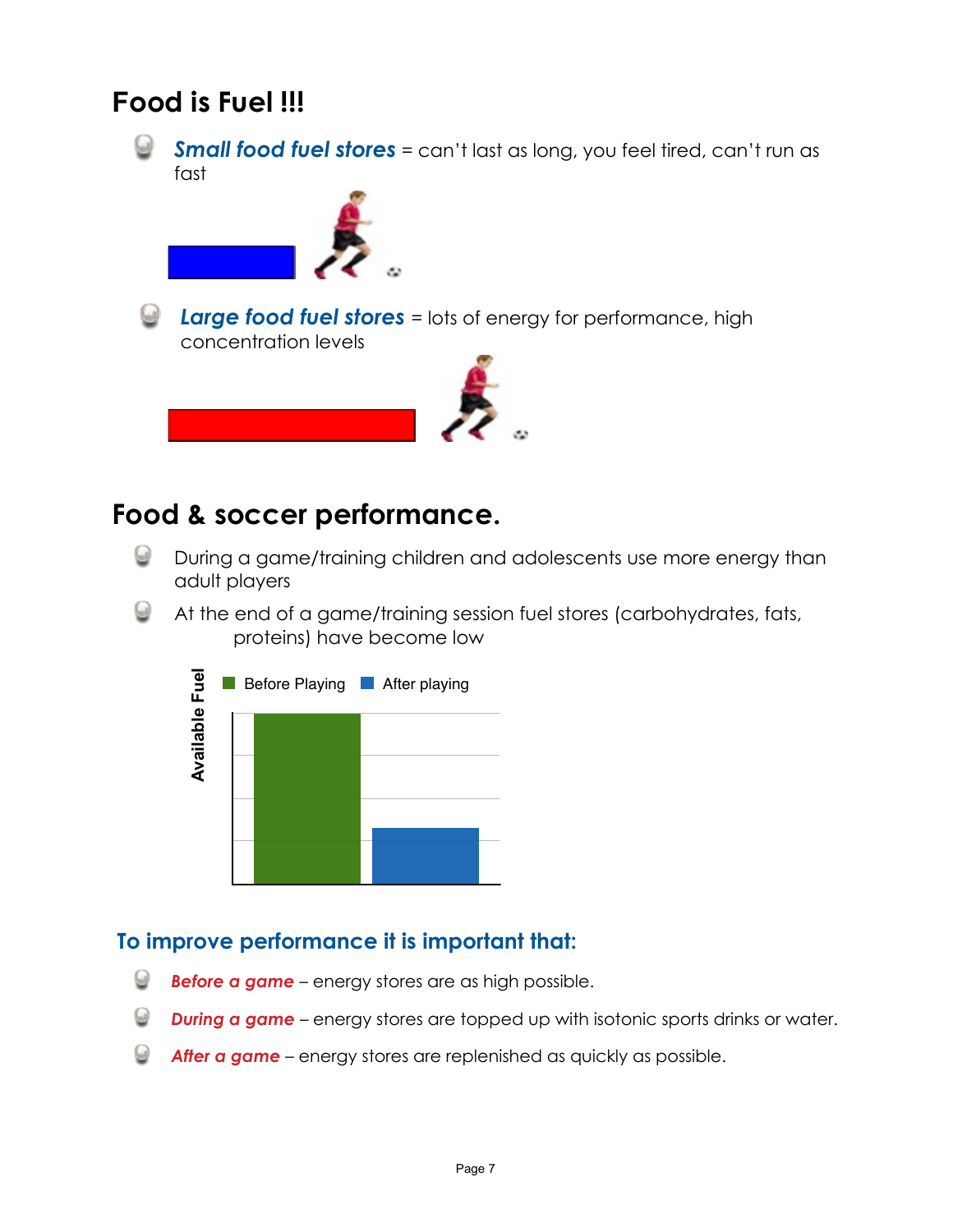## **Fluid levels (only water)**

- Try to drink at least 500 ml of water in the 2 hours before playing.
- $\blacksquare$  Try to drink every 15 20 minutes before playing.
- Sip water constantly during pre-game routine and drink after warm-up.
- **Drink immediately after playing, and at least a litre throughout the rest of the** day.
- You can lose 2 litres of fluid in sweat during games played in moderate temperatures.
- **AVOID** Pop, high sugar fruit juice, sports drinks.







## **Urine Chart - Target range at least twice per day!!**



#### **It is just as important to drink correctly!!**

- **2/3 of the body is made up of water.**  ω
- **2% of body water lost, results in a 20% decrease in performance**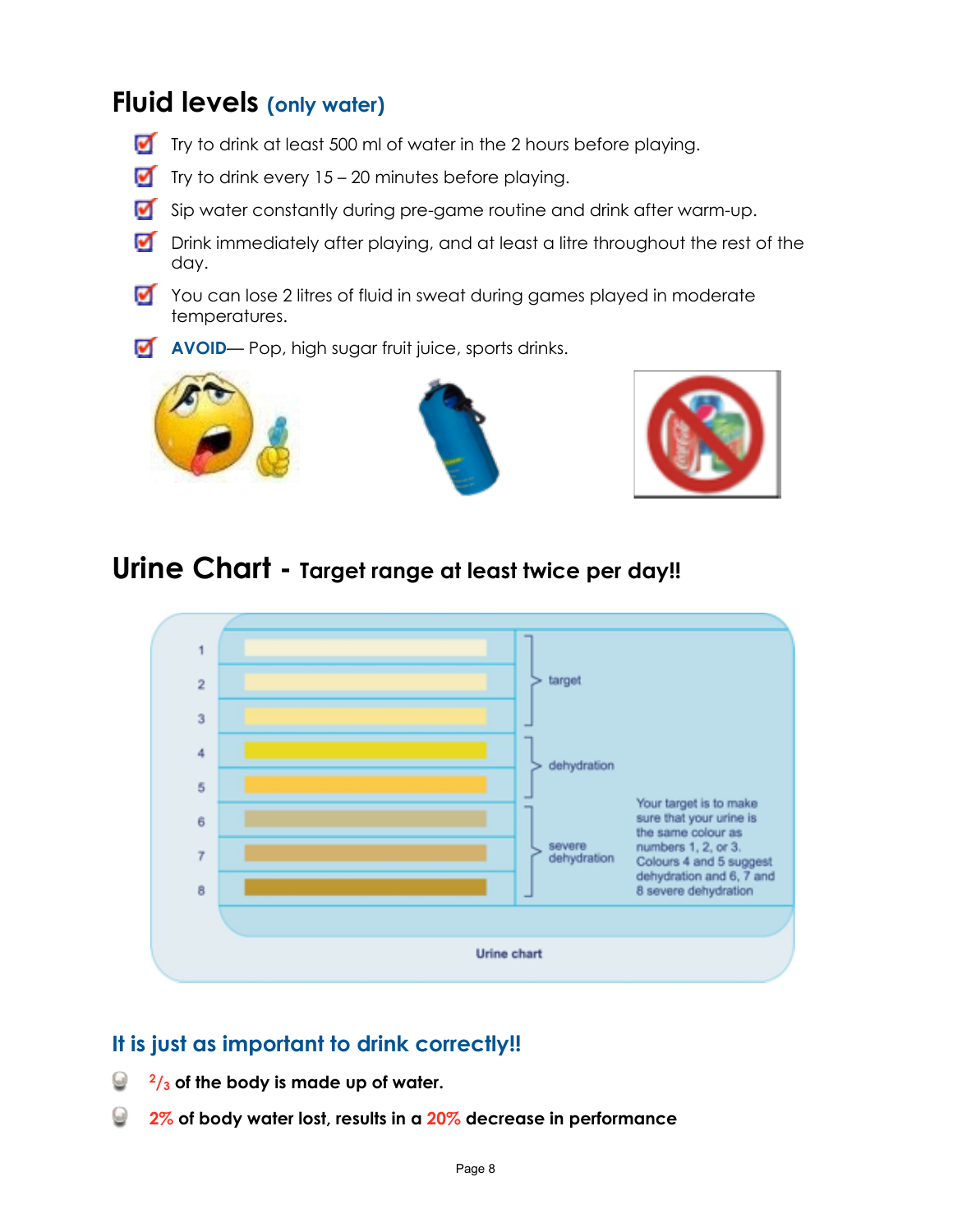## **Pre Match Meals**

- $\blacksquare$ 3 hours before exercise.
- $\blacksquare$ Should include: - carbohydrates, protein and fluid.



- $\blacksquare$ Schedule meal times prior to warm up not kick off.
- $\blacksquare$ **DO NOT** consume complex Carbohydrates closer than 2 hours prior to exercise as this can cause a blood sugar imbalance resulting in light-headedness. Carbohydrate foods that have less effect on blood sugar are Apples, Pears, Peanuts, Pasta & yogurt.

## **Snacks**

Snacks are an extremely important part of the soccer diet. They will keep the body topped up between meals and prevent fatigue.



- ⊽ Yogurt
- ल Cereal Bars
- **Peanut Butter Sandwich**

## **Post Match Meal**





#### **\*\*This meal is absolutely crucial\*\***

- $\blacksquare$ Aims to replenish energy and aid recovery process
- ⊽ 2 Hour Window
- $\blacksquare$ Carbohydrate + Water in first 30-60mins with a second helping in the next two hours
- ल Protein within 2 hours
- During longer recovery periods (24h), players should organize the pattern and  $\blacksquare$ timing of carbohydrate-rich meals and snacks according to what is practical and comfortable for them individually.
- ☑ Carbohydrate-rich foods with a moderate to high glycaemic index should be the major carbohydrate source in recovery meals.

#### **In the changing room or when traveling home.**

- ⊽ Sandwiches, Chicken, Tuna, Salad and Sweet corn on wholegrain bun.
- Pasta Salad ल
- ल Fruit loaf, Dried fruits, Nutri-Grain bars, Nature Valley bars
- **Water** ल

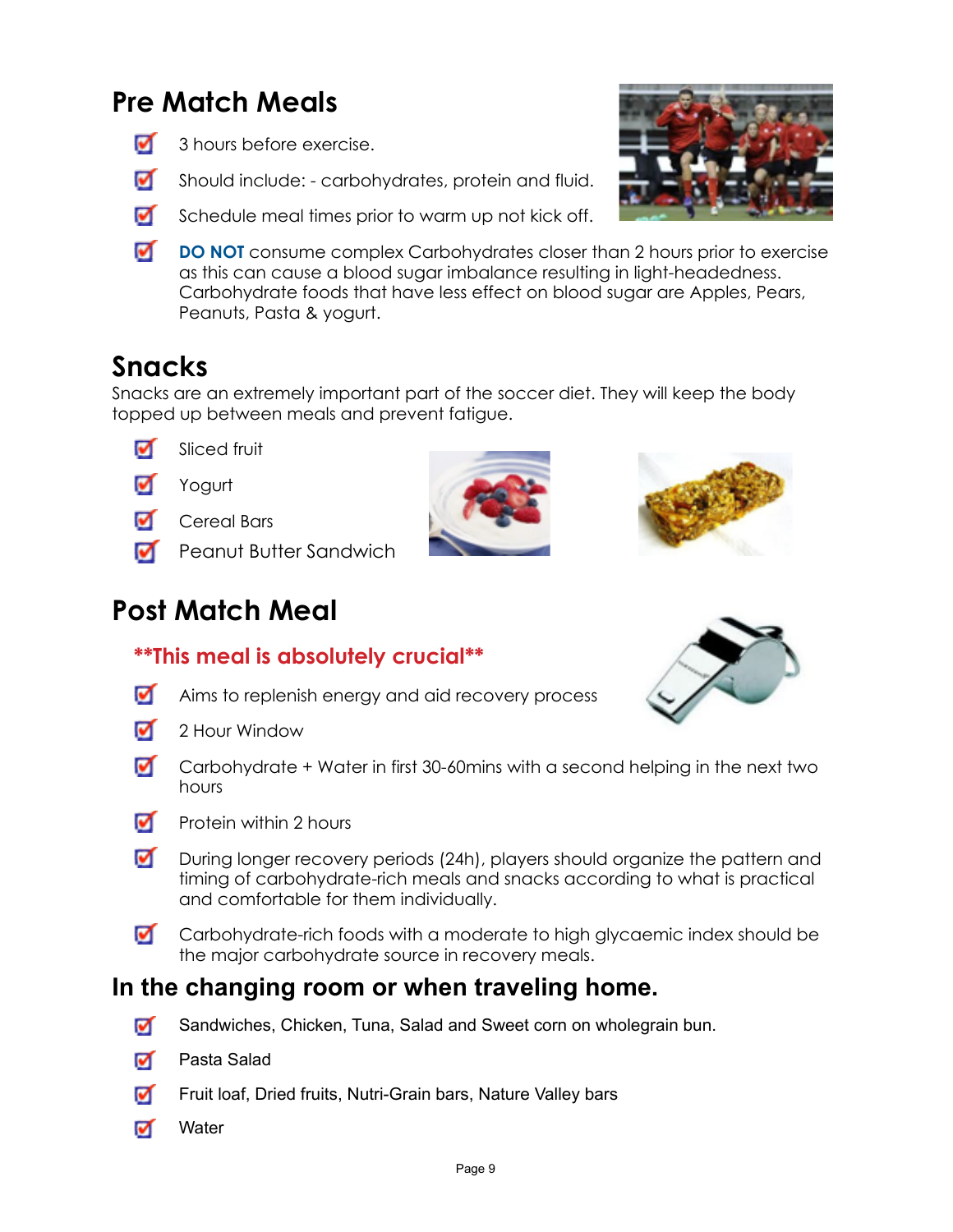## **Preparing for Competition**

Athletes' should practice their dietary regime at all times throughout the season so that the body does not react to the new foods.

In the week before competition, the athlete should maintain a carbohydrate rich diet to gradually increase Glycogen (carbohydrate) stores. Fluid intake must be maintained for the week prior to maintain hydration levels.

It is advisable to eat a high G.I. breakfast on competition days with plenty of fluid. Give food time to digest, even if it means eating earlier than usual.

#### **Fluid & food Intake during competition**

Athletes must maintain their fluid levels throughout competition so that performance is not impaired. Insufficient levels will limit the bodies capacity to lose heat via sweating and will result in overheating. Sipping regular small amounts of water is best practice.

If competition continues through the day, fluids & High G.I. Carbohydrates (e.g. pieces of fruit, muesli or granola bars) should be taken between performances. Refuelling after performances is extremely important to enhance recovery. If adequate time exists between games, a light meal may be taken to include protein to assist in recovery along with complex carbohydrates to replenish depleted levels in the body, with simple carbohydrates, closer to game time.

#### **Coping with competition**

Competition tension & stress should be carefully managed. Anxiety will tend to slow the rate at which food leaves the stomach, therefore allowances in time must be made for eating. Individuals will need to assess what food suit them best and adapt their diet accordingly. In some instances carbohydrate drinks may be used as a food substitute.

#### **Sickness**

Stomach troubles are common complaints during competition. Dehydration can set in rapidly where the body will lose both water and electrolytes. It is unwise to compete in this state as peak performance will not be attained and there will be a health risk to the athlete.

Priority must be given to regaining normal fluid and energy levels.

*Plenty of fluids must be sipped continuously throughout the day.* 

## **DONT JUST BE - BE BETTER !!!**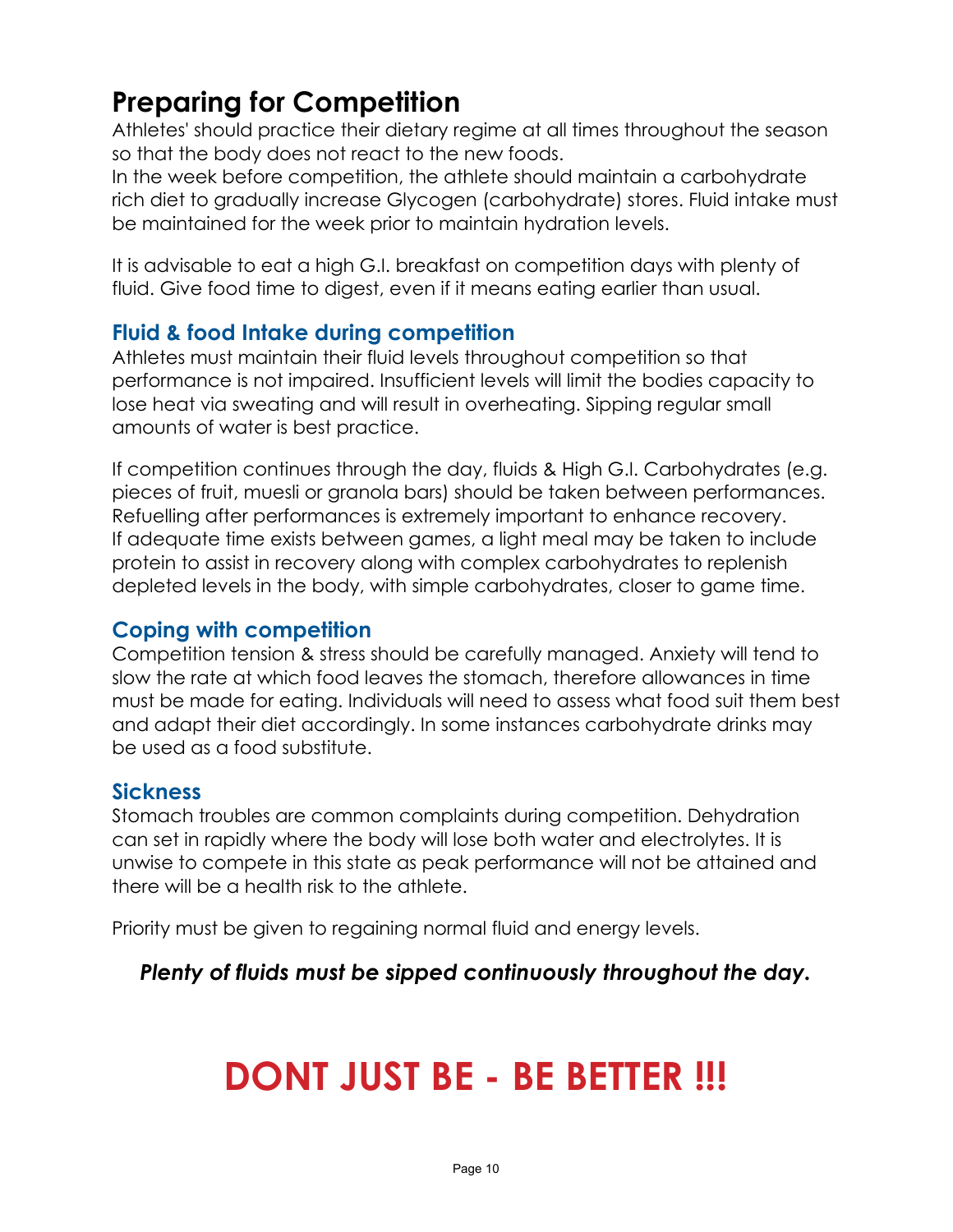## **Summary**

- Food is fuel for energy
- Energy is needed to meet the demands of match play and training
- High fuel stores provide lots of energy for performance
- Just as important to drink as to eat correctly
- Young players use more energy than adults
- **Ex** Don't forget **rest** and **recovery** is also just as important
- It is important to remember that this about improving your performance and not about dieting or losing weight
- If your diet may need a bit of improvement, don't worry, it is never too late to improve
- Improving is about everyone. You all have a part to play: players, parents and coaches – everyone's contribution is vital.

#### **Eating Out**

The best fast food choice is Subway. Here you can choose healthy combinations that best suit the individual athlete. Good selection would be turkey or tuna with salad (no pickles or peppers) with no dressing or a light vinaigrette dressing as an alternative.



#### **Foods to Avoid**

High fatty foods such as pancakes, burgers, hot dogs , pizza etc plus anything fried are not to be consumed before or after games or practice. Avoid pop and high sugar juices and any spices or pickles as these have an effect on digestion, and can affect blood sugar regulation.







The information in this booklet is intended as an educational and informational source only. It doesn't replace the advice of a qualified nutritionist, so it's advisable that you visit a specialist before taking up any of the nutritional suggestions on the website. The author is not a dietician, so make sure you consult your family physician or dietician before starting any type of diet, lifestyle or nutritional change. Some diets may be harmful for persons suffering from certain medical conditions and the author of the website cannot be held responsible for any harm or injury that might occur by following the instructions and tips found here.